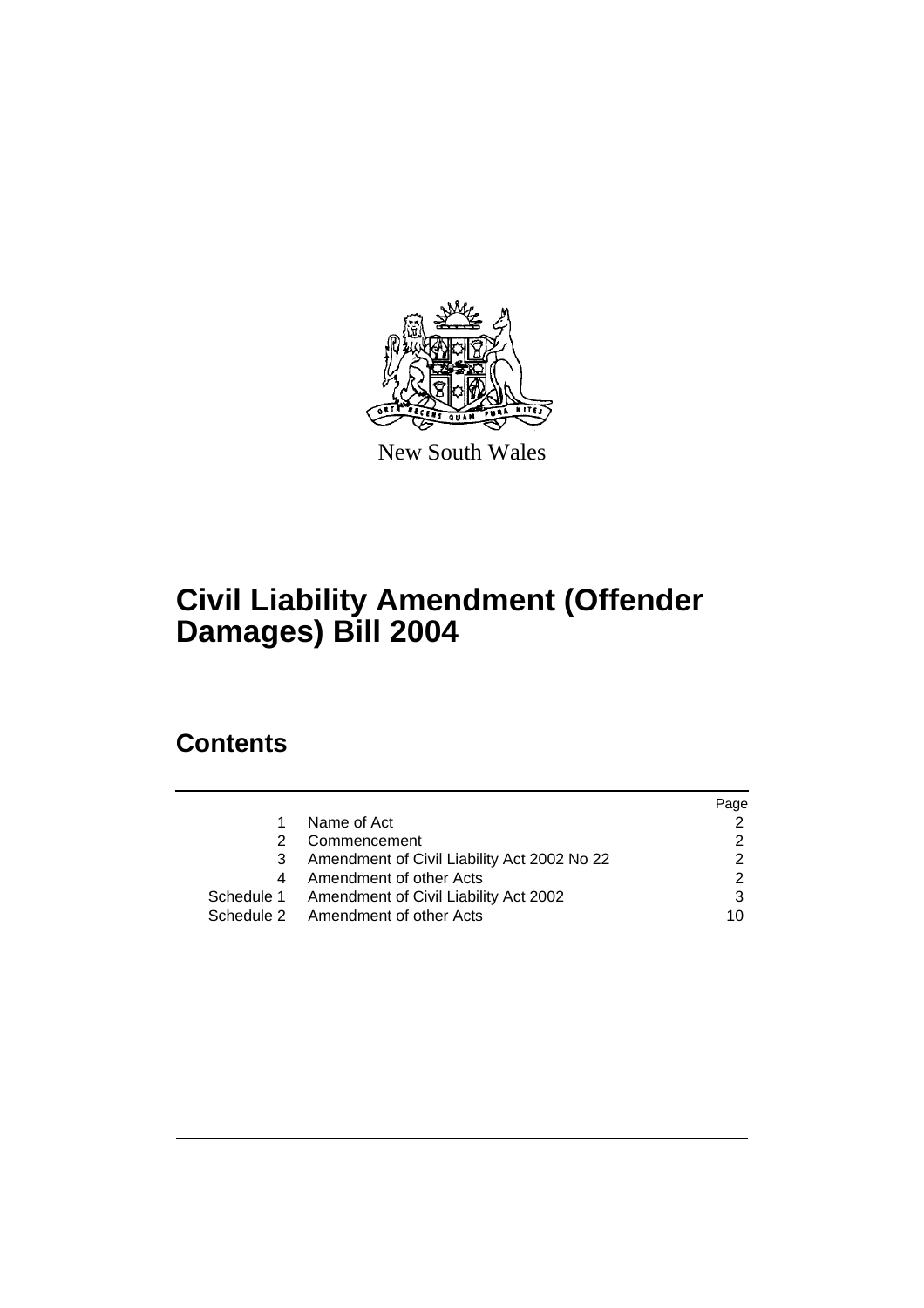**Contents** 

Page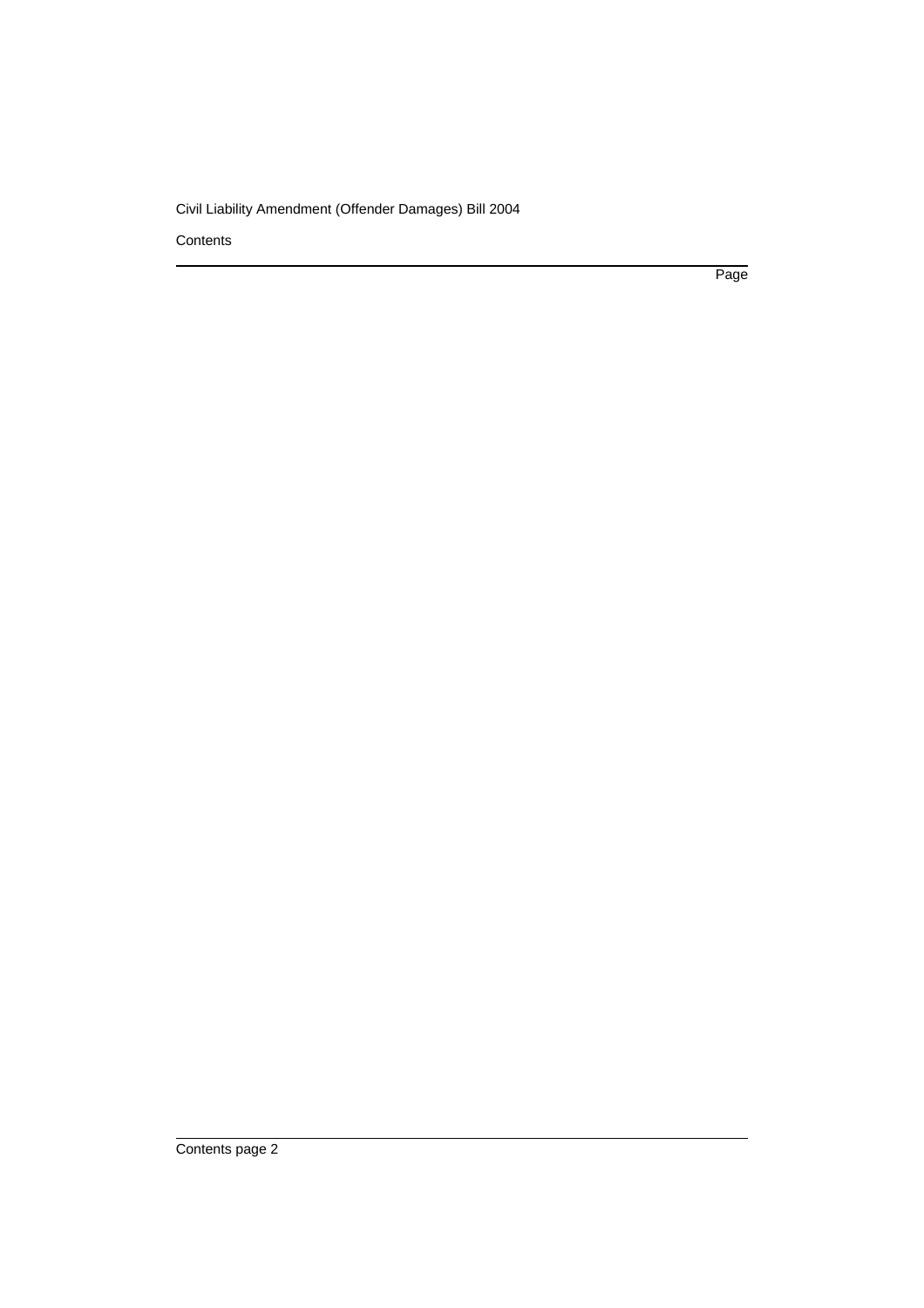*I certify that this PUBLIC BILL, which originated in the LEGISLATIVE ASSEMBLY, has finally passed the LEGISLATIVE COUNCIL and the LEGISLATIVE ASSEMBLY of NEW SOUTH WALES.*

> *Clerk of the Legislative Assembly. Legislative Assembly, Sydney, , 2004*



New South Wales

# **Civil Liability Amendment (Offender Damages) Bill 2004**

Act No , 2004

An Act to amend the *Civil Liability Act 2002* to make special provision in connection with certain claims for damages for negligence for death or injury suffered by offenders in custody; and for other purposes.

*I have examined this Bill, and find it to correspond in all respects with the Bill as finally passed by both Houses.*

*Chairman of Committees of the Legislative Assembly.*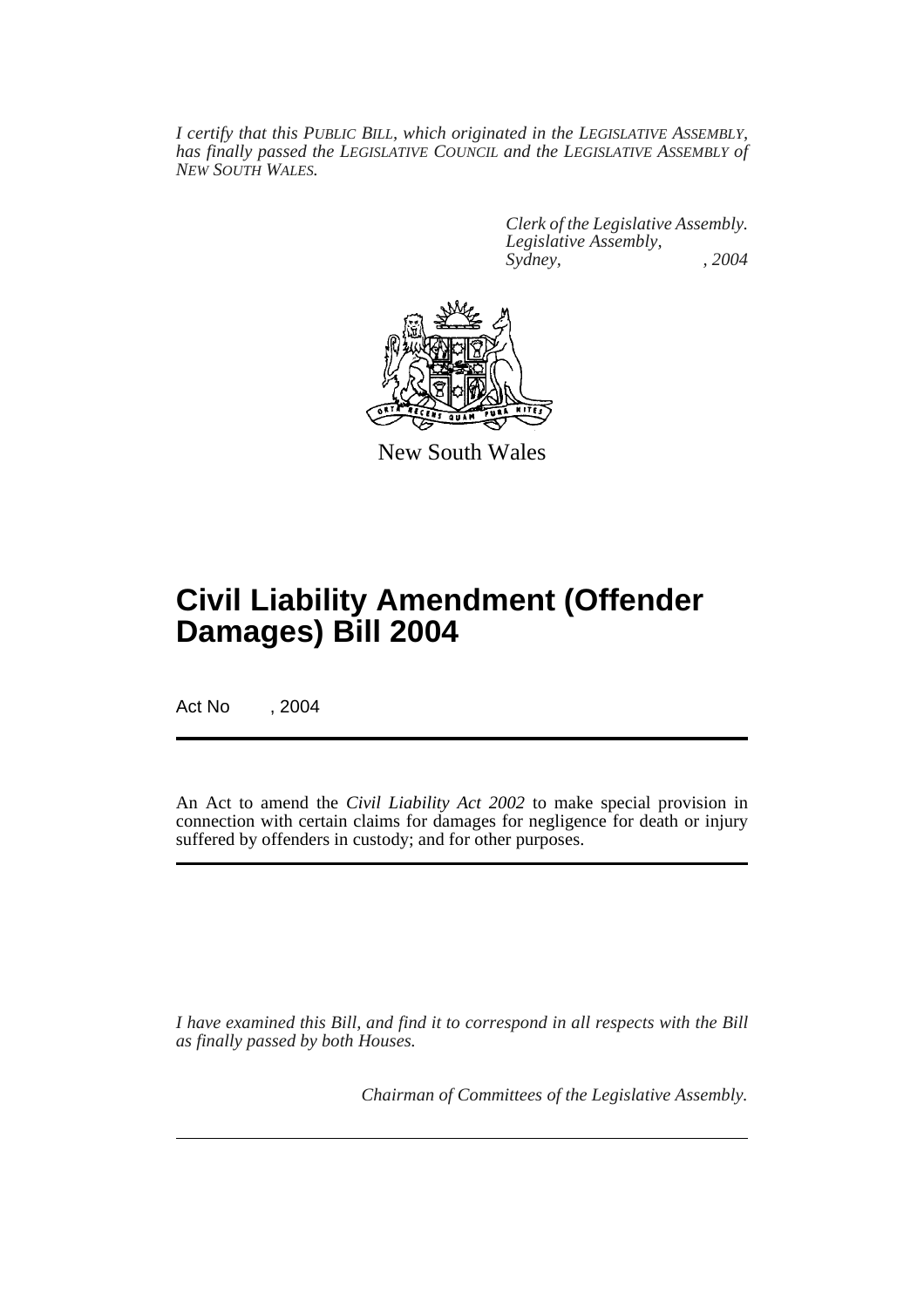## **The Legislature of New South Wales enacts:**

## **1 Name of Act**

This Act is the *Civil Liability Amendment (Offender Damages) Act 2004*.

#### **2 Commencement**

This Act commences on a day or days to be appointed by proclamation.

#### **3 Amendment of Civil Liability Act 2002 No 22**

The *Civil Liability Act 2002* is amended as set out in Schedule 1.

#### **4 Amendment of other Acts**

Each Act specified in Schedule 2 is amended as set out in that Schedule.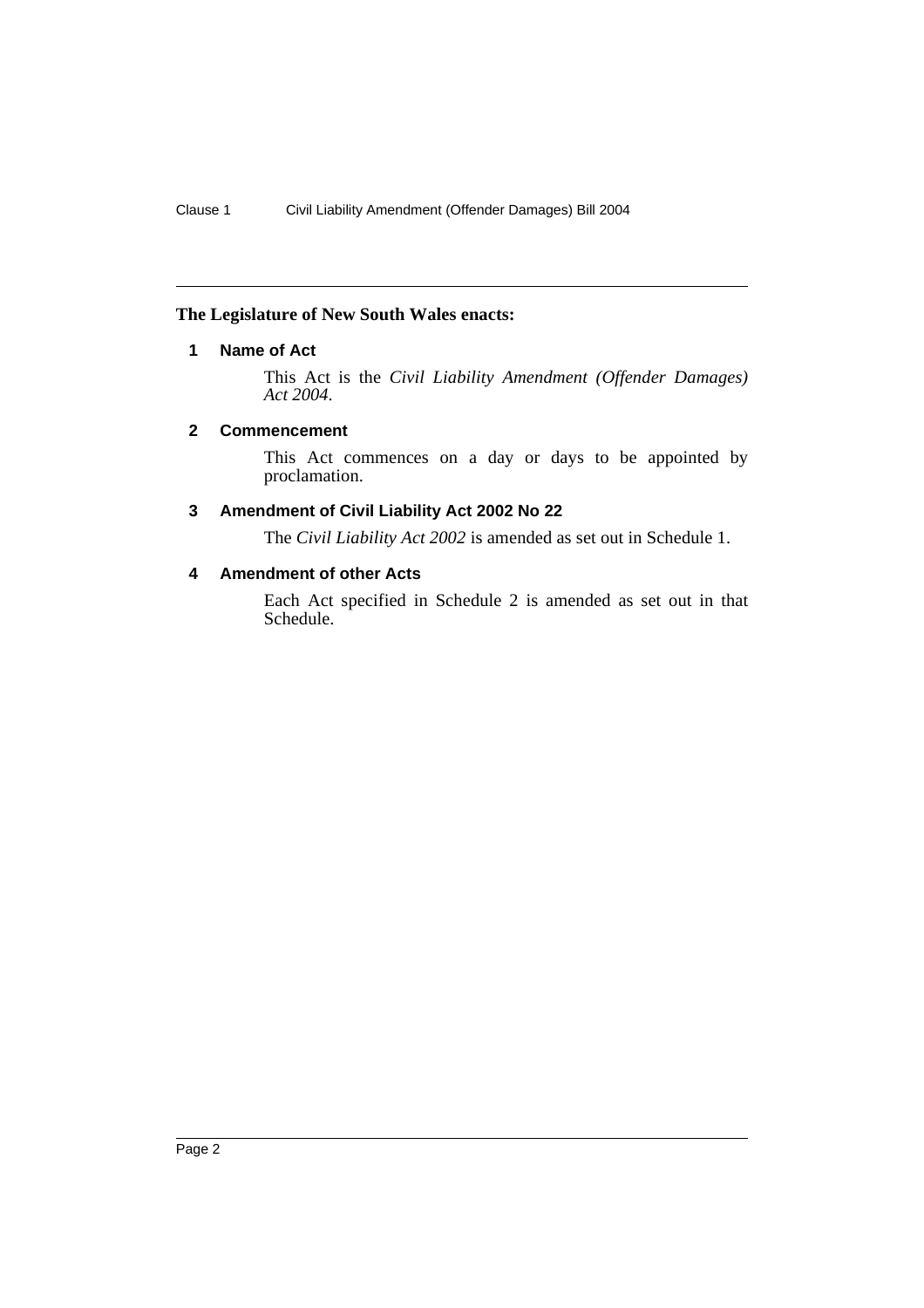Amendment of Civil Liability Act 2002 Schedule 1

# **Schedule 1 Amendment of Civil Liability Act 2002**

(Section 3)

## **[1] Section 11A Application of Part**

Insert after section 11A (3):

(4) In the case of an award of damages to which Part 2A (Special provisions for offenders in custody) applies, this Part applies subject to Part 2A.

#### **[2] Section 19 Third party contributions**

Insert ", including any other Part of this Act" after "law" in section 19 (4).

**[3] Part 2A**

Insert after Part 2:

# **Part 2A Special provisions for offenders in custody**

## **Division 1 Preliminary**

## **26A Definitions**

(1) In this Part:

*CAS Act* means the *Crimes (Administration of Sentences) Act 1999*.

*offender in custody* or *offender* means each of the following:

- (a) an inmate within the meaning of the CAS Act, namely a person to whom Part 2 (Imprisonment by way of fulltime detention) of that Act applies,
- (b) an offender within the meaning of Part 3 (Imprisonment by way of periodic detention) of the CAS Act,
- (c) an offender within the meaning of Part 4 (Imprisonment by way of home detention) of the CAS Act,
- (d) a detainee under the *Children (Detention Centres) Act 1987*,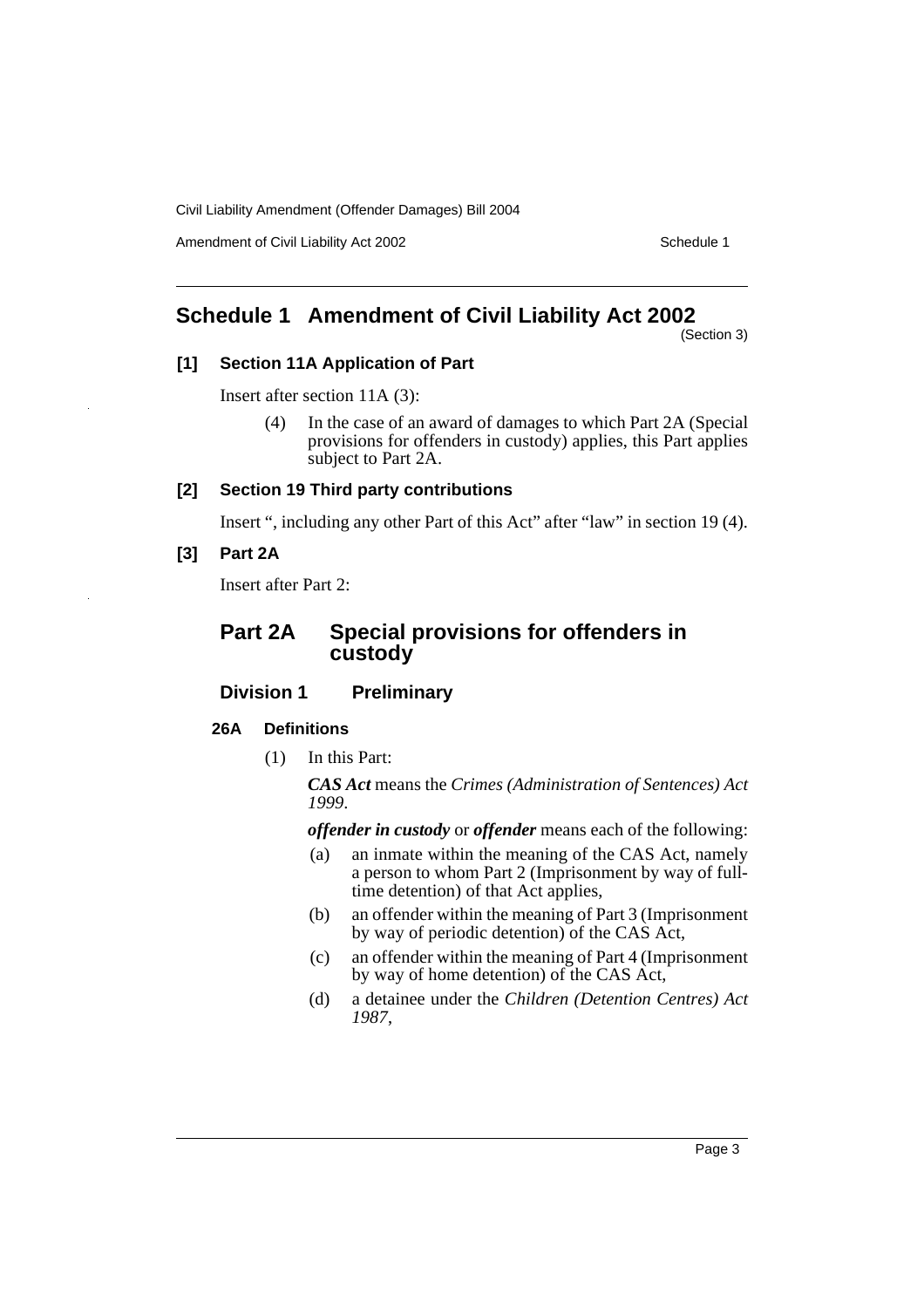Schedule 1 Amendment of Civil Liability Act 2002

- (e) a person performing community service work under a community service order or children's community service order, as provided by the CAS Act or the *Children (Community Service Orders) Act 1987*, whether or not the person is an offender in custody under any other paragraph of this definition,
- (f) a person in custody who is in the keeping of a correctional officer, as provided by Part 13 (Custody of persons during proceedings) of the CAS Act.

*protected defendant* means each of the following:

- (a) the Crown (within the meaning of the *Crown Proceedings Act 1988*) and its servants,
- (b) a Government department and members of staff of a Government department,
- (c) a public health organisation (within the meaning of the *Health Services Act 1997*) and members of staff of a public health organisation,
- (d) any person having public official functions or acting in a public official capacity (whether or not employed as a public official), but only in relation to the exercise of the person's public official functions,
- (e) a management company or submanagement company (within the meaning of the CAS Act) and members of staff of such a company.
- (2) Other expressions used in this Part have the same meanings as in Part 2.

## **26B Application of Part**

- (1) This Part applies to and in respect of an award of personal injury damages against a protected defendant in respect of:
	- (a) an injury to a person received while the person was an offender in custody, or
	- (b) the death of a person resulting from or caused by an injury to the person received while the person was an offender in custody,

being an injury caused by the negligence (that is, the failure to exercise reasonable care and skill) of a protected defendant.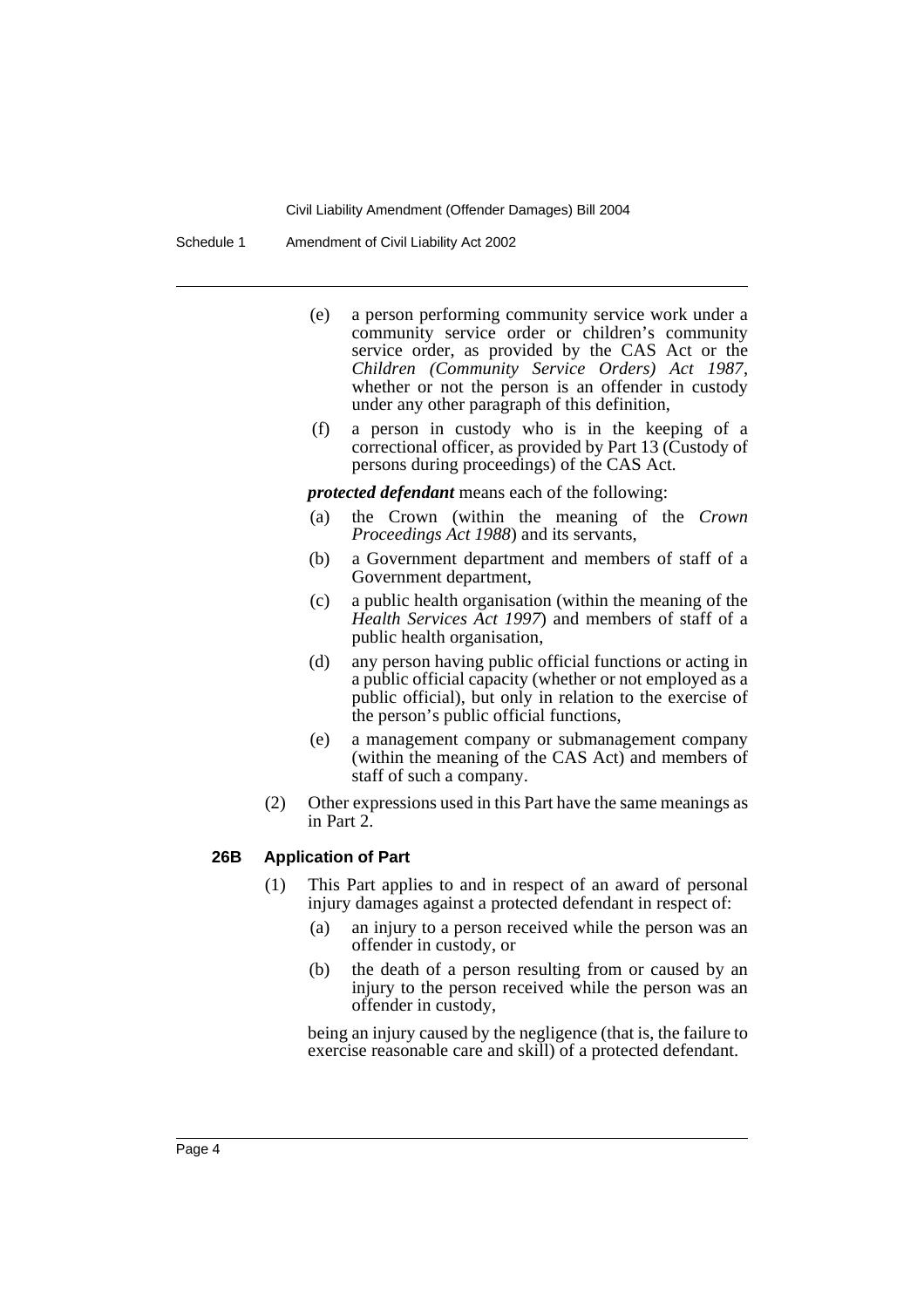Amendment of Civil Liability Act 2002 Schedule 1

- (2) This Part does not apply to:
	- (a) an award of damages pursuant to an action under the *Compensation to Relatives Act 1897*, or
	- (b) an award of damages for mental harm (within the meaning of Part 3) to a person who was not an offender in custody at the time of the incident that resulted in the mental harm.
- (3) Part 2 is subject to this Part.
- (4) Section 19 (Third party contributions) extends to an award of damages to which this Part applies as if that section were a provision of this Part.
- (5) A reference in Divisions 2–5 to an offender includes a reference to a person who, subsequent to the injury concerned, ceases to be an offender.

## **Division 2 Damages subject to 15% permanent impairment threshold**

### **26C No damages unless permanent impairment of at least 15%**

No damages may be awarded (whether for economic or noneconomic loss) unless the injury results in the death of the offender or in a degree of permanent impairment of the offender that is at least 15%.

#### **26D Assessment of permanent impairment using WorkCover Guidelines**

- (1) The degree of permanent impairment that results from an injury is to be assessed as provided by this Part and Part 7 (Medical assessment) of Chapter 7 of the *Workplace Injury Management and Workers Compensation Act 1998* (the *1998 WC Act*).
- (2) Part 7 of Chapter 7 of the 1998 WC Act extends to an assessment of degree of permanent impairment for the purposes of this Part and for that purpose applies as if:
	- (a) an assessment under this Part were an assessment under and for the purposes of that Part of the 1998 WC Act, and
	- (b) a reference in that Part of the 1998 WC Act to a worker were a reference to an offender, and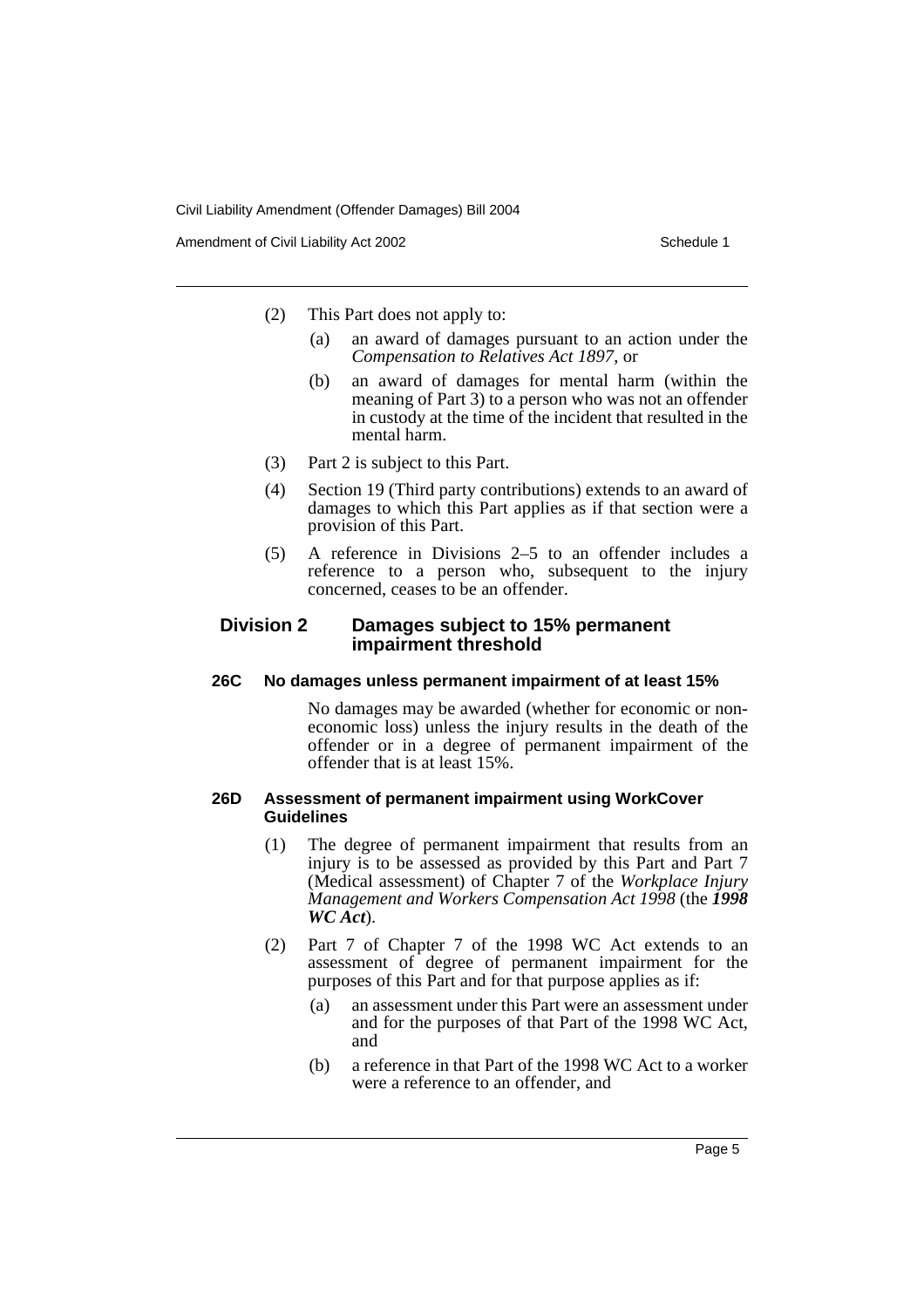(c) a reference in that Part of the 1998 WC Act to a worker's employer were a reference to the Crown.

- (3) If there is a dispute about the degree of permanent impairment of an injured offender, a court may not award damages unless the degree of permanent impairment has been assessed by an approved medical specialist in accordance with the 1998 WC Act.
- (4) A court may, at any stage in proceedings on a claim for damages, refer the matter for assessment of the degree of permanent impairment by an approved medical specialist in accordance with the 1998 WC Act.
- (5) Section 151H (No damages unless permanent impairment of at least 15%) of the *Workers Compensation Act 1987* applies for the purposes of an assessment under this Part of whether the degree of permanent impairment resulting from an injury is at least 15%.

#### **Division 3 Damages for economic loss**

#### **26E Damages for past or future loss of earnings**

- (1) This section applies to an award of damages:
	- (a) for past economic loss due to loss of earnings or the deprivation or impairment of earning capacity, or
	- (b) for future economic loss due to the deprivation or impairment of earning capacity.
- (2) In awarding damages, the court is to disregard the amount (if any) by which the injured or deceased offender's net weekly earnings would (but for the injury or death) have exceeded the amount that is the maximum amount of weekly payments of compensation under section 35 of the *Workers Compensation Act 1987* (even though that maximum amount under that section is a maximum gross earnings amount).
- (3) The maximum amount of weekly payments of compensation under section 35 of the *Workers Compensation Act 1987* for a future period is to be the amount that the court considers is likely to be the amount for that period having regard to the operation of Division 6 (Indexation of amounts of benefits) of Part 3 of that Act.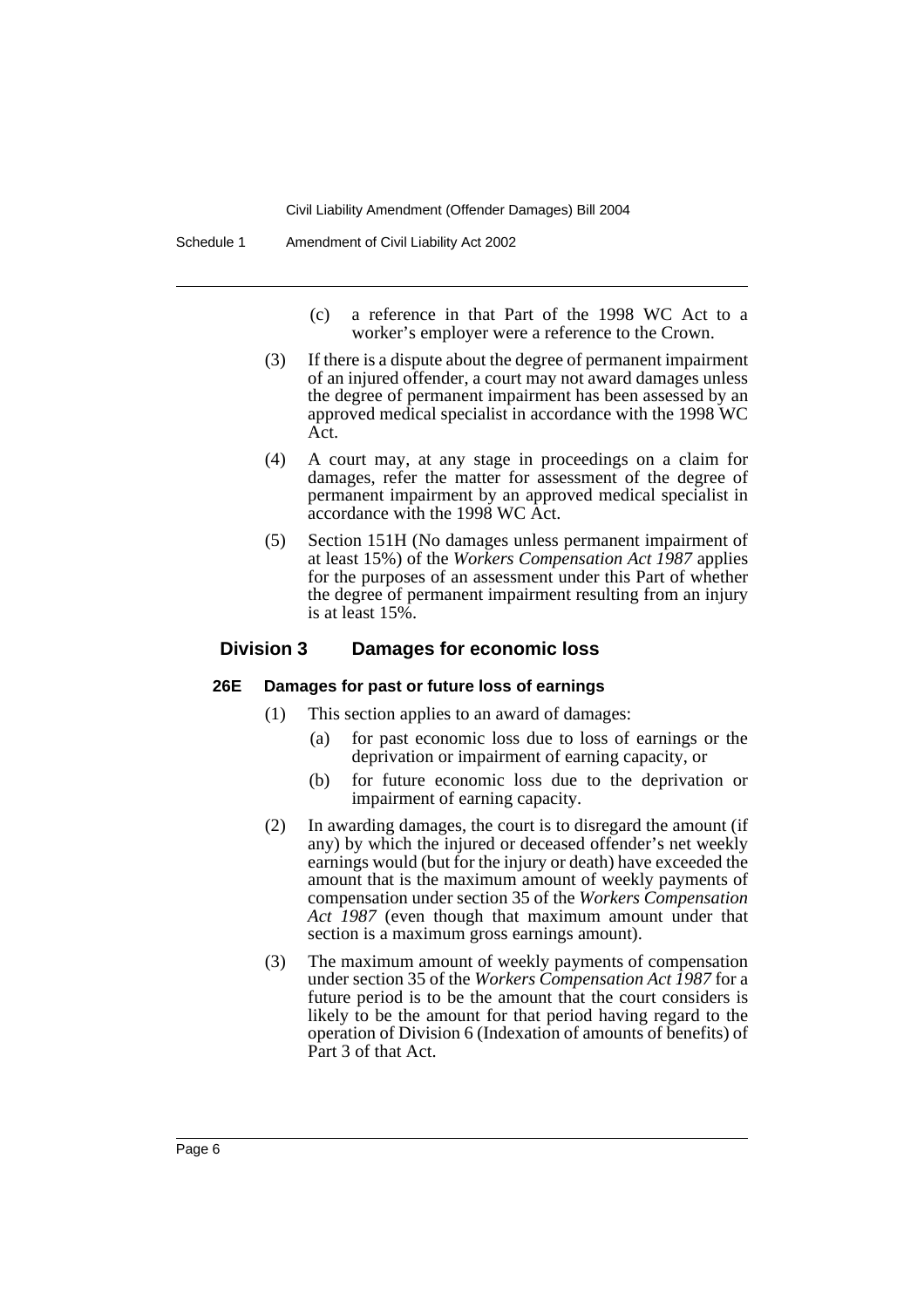Amendment of Civil Liability Act 2002 Schedule 1

#### **26F Retirement age**

In awarding damages for future economic loss due to deprivation or impairment of earning capacity, the court is to disregard any earning capacity of the injured offender after age 65.

#### **26G Future economic loss—assumption about release on parole**

In making an assessment for the purposes of an award for future economic loss about future earning capacity or other events on which an award is to be based in respect of an offender eligible for release on parole, a court is to assume that the offender is likely to be released when the offender becomes eligible for release on parole.

#### **Division 4 Damages for non-economic loss**

#### **26H Restriction on damages for non-economic loss**

A court is not to award damages for non-economic loss except as permitted by this Division.

#### **26I Non-economic loss damages limited to workers compensation amount**

- (1) A court may award damages for non-economic loss up to a maximum of the total amount to which a worker would be entitled as compensation under Division 4 (Compensation for non-economic loss) of Part 3 of the *Workers Compensation Act 1987* if the worker had received an injury that entitled the worker to compensation under that Act and that resulted in a degree of permanent impairment that is the same as the offender's degree of permanent impairment.
- (2) When determining the amount to which a worker would be entitled as compensation under a provision of the *Workers Compensation Act 1987*, the amount is to be determined under the provision as it was in force when the injury to the offender was received.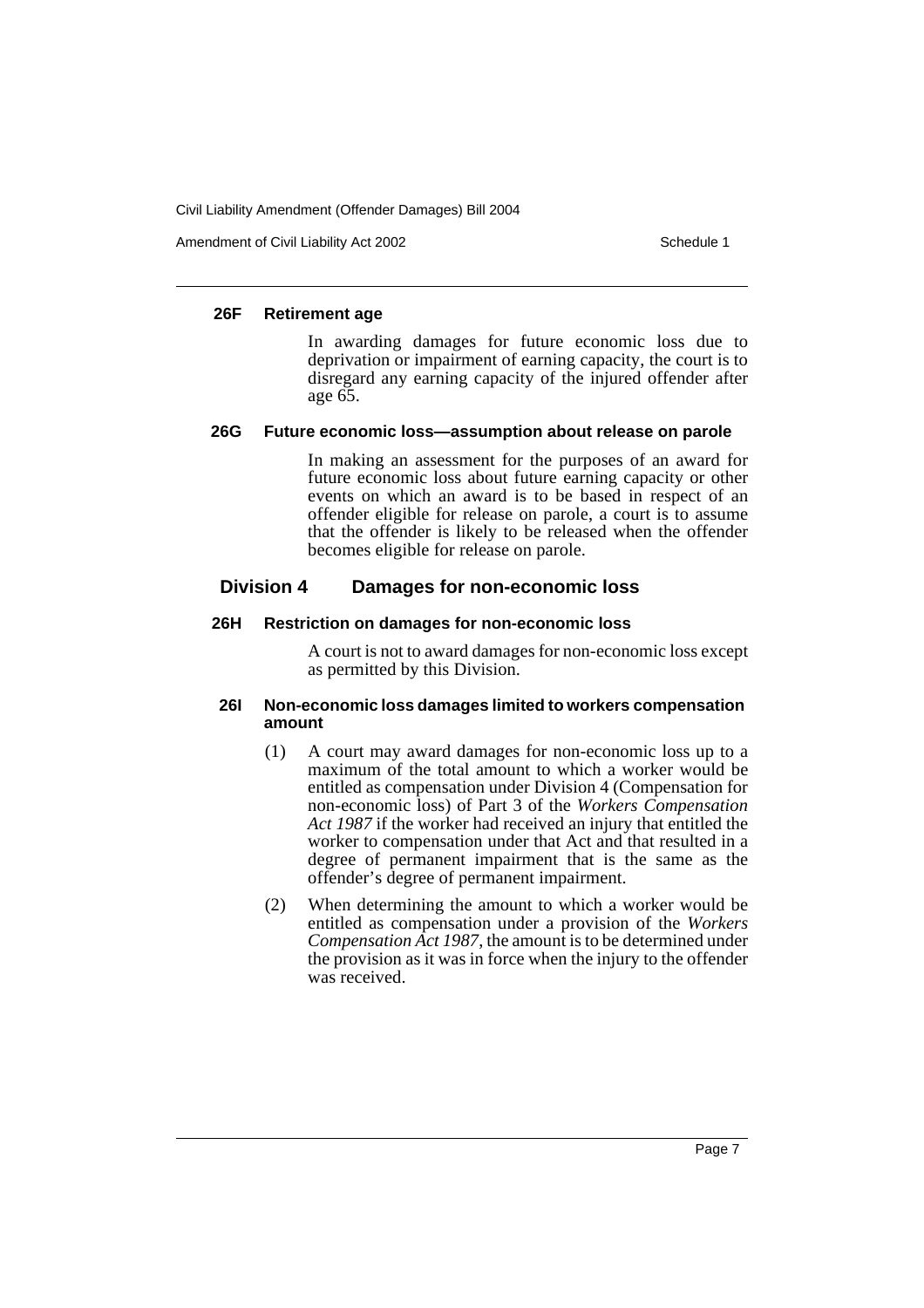#### **Division 5 Victims support payments owed by offender**

#### **26J Authority for deduction from damages**

- (1) A protected defendant who is liable to pay damages to an offender pursuant to an award to which this Part applies is entitled to deduct from those damages the amount of any victim support payment required to be paid by the offender.
- (2) A *victim support payment* is an amount ordered to be paid by the offender by an order for restitution under Division 8 of Part 2 of the *Victims Support and Rehabilitation Act 1996*.
- (3) In the case of an amount ordered to be paid by the offender pursuant to a provisional order for restitution under Division 8 of Part 2 of the *Victims Support and Rehabilitation Act 1996*, the protected defendant may (while the provisional order is pending) withhold that amount from the damages payable to the offender.
- (4) The protected defendant is to pay an amount deducted under this section to the person to whom the order for restitution requires payment be made.
- (5) Payment made by a protected defendant pursuant to this section is, to the extent of the amount paid, taken to be a payment to the offender in satisfaction of the obligation to pay the damages concerned.

#### **[4] Schedule 1 Savings and transitional provisions**

Insert at the end of clause 1 (1):

*Civil Liability Amendment (Offender Damages) Act 2004*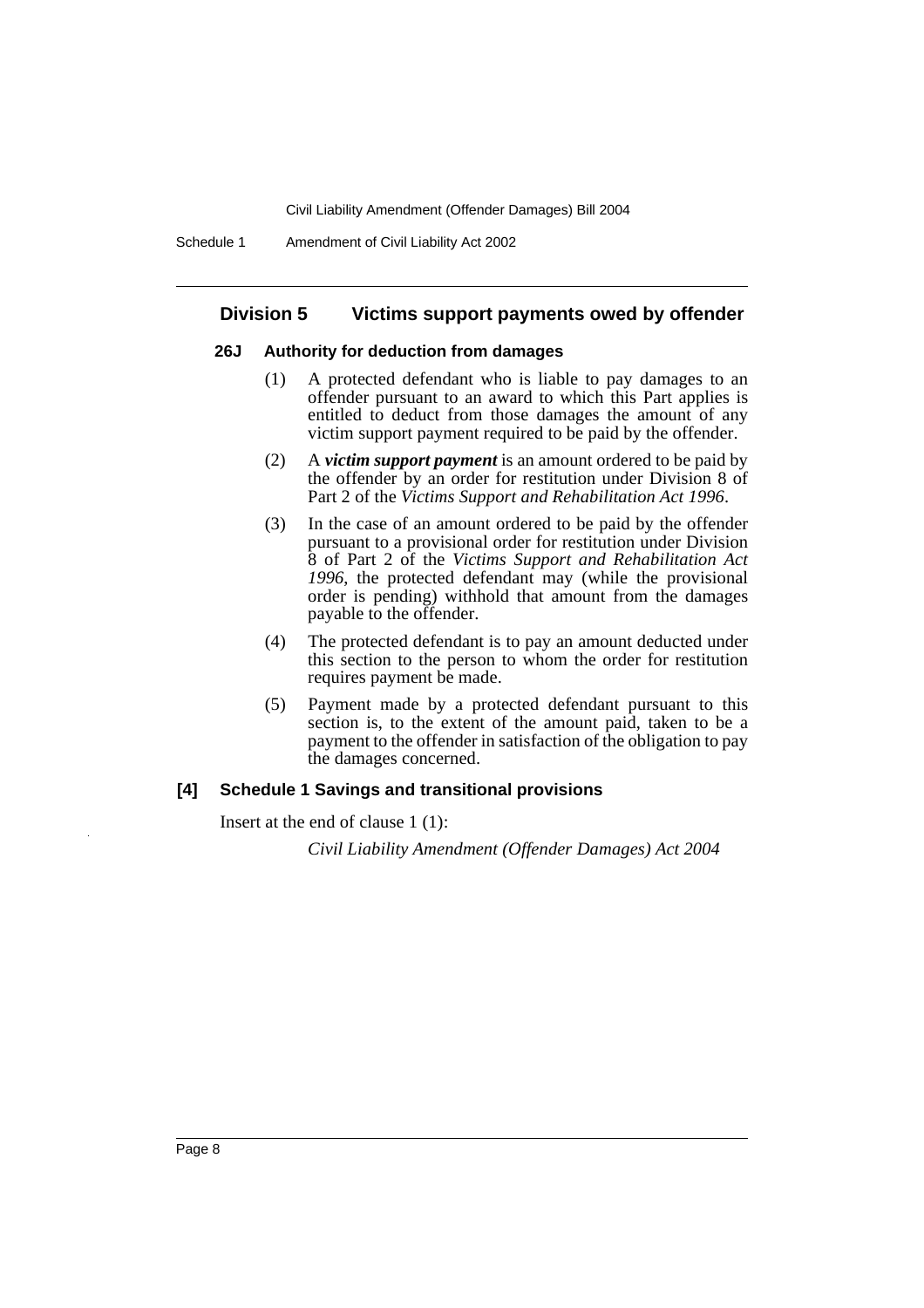Amendment of Civil Liability Act 2002 Schedule 1

## **[5] Schedule 1**

Insert at the end of the Schedule:

# **Part 5 Provisions consequent on enactment of Civil Liability Amendment (Offender Damages) Act 2004**

#### **16 Application of offender damages provisions to existing injuries and pending claims**

- (1) Part 2A of this Act extends to an award of personal injury damages that relates to an injury received, or to a death resulting from an injury received, whether before or after the commencement of that Part.
- (2) However, Part 2A of this Act does not apply to or in respect of:
	- (a) an award of damages in proceedings commenced in a court before 15 January 2004, or **Note.** 15 January 2004 is the date of the Minister's announcement of the proposal to enact Part 2A.
	- (b) an award of damages in proceedings commenced in a court before the date of introduction into Parliament of the Bill for the *Civil Liability Amendment (Offender Damages) Act 2004* if the award is in respect of an injury (or death resulting from an injury) to a person received while the person was a detainee under the *Children (Detention Centres) Act 1987* or while performing community service work under a children's community service order as provided by the *Children (Community Service Orders) Act 1987*, or
	- (c) an award of damages, or settlement or consent order in respect of damages, made before the date of assent to the *Civil Liability Amendment (Offender Damages) Act 2004*.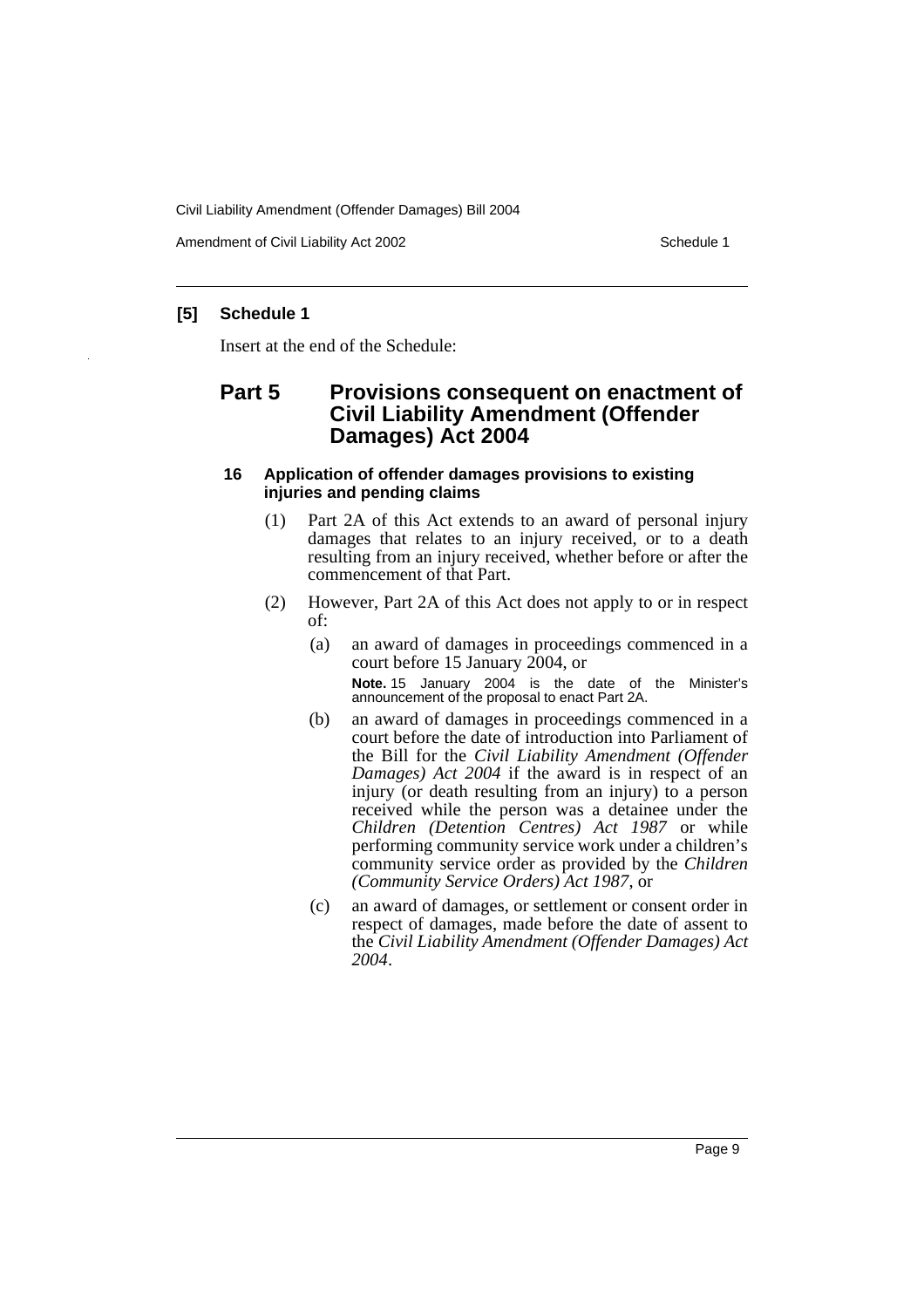# **Schedule 2 Amendment of other Acts**

(Section 4)

## **2.1 Children (Community Service Orders) Act 1987 No 56**

**Section 26E Limits to common law damages for injury to offender** Omit the section.

## **2.2 Crimes (Administration of Sentences) Act 1999 No 93**

## **[1] Section 6 Work performed by inmates**

Omit "carry out work suitable to the inmate's capacity" from section 6 (1).

Insert instead "carry out such work as the governor considers suitable".

## **[2] Section 6 (3)**

Insert after section 6 (2):

(3) An inmate is not required to carry out work that the inmate is not capable of carrying out.

#### **[3] Section 84 Participation in activity or work**

Omit "carry out community service work suitable to the offender's capacity" from section 84 (1) (b).

Insert instead "carry out such community service work as the Commissioner considers suitable".

### **[4] Section 84 (1A)**

Insert after section 84 (1):

(1A) An offender is not required to carry out community service work that the offender is not capable of carrying out.

#### **[5] Section 120 Act or omission of offender performing community service work**

Omit "towards any person" from section 120 (1).

Insert instead "on the part of any person".

# **[6] Section 122 Limits to common law damages for injury to offender**

Omit the section.